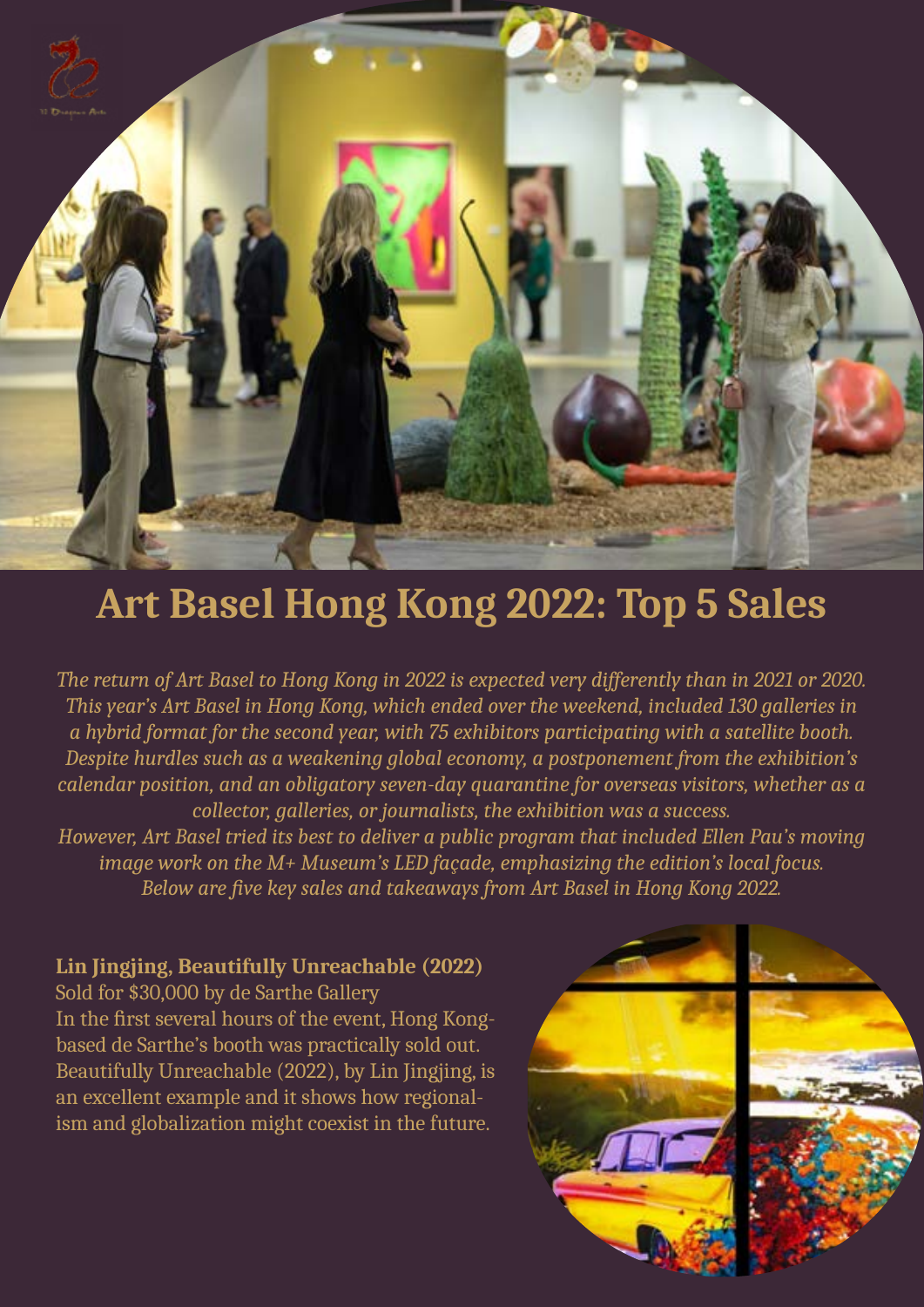Lin Jingjing was born in Shanghai, China in 1970.She received her B.F.A. in Fine Art from Fujian University in 1992 and her M.F.A. in Advanced Studies in 1994. She is well-known for her residences in Beijing and New York. Her art has been shown in the United States, Europe, and various South American exhibitions. Lin reveals through her artworks that she is a conceptual artist who works in a variety of media.

#### **Glenn Kaino, #4414 (Team Strength) (2021)**

Sold for \$1,000 by Pace Gallery

Glenn Kaino's conceptual activity has long included activist concepts and digital technologies. He does both for the NFT project "Pass the Baton," collaborating with Olympic track and field great Tommie Smith. Who made history by winning gold and setting a world record in the 200m sprint at the 1968 Olympics. Glenn Akira Kaino (born 1972 in Los Angeles) is a Los Angeles-based conceptual artist. He graduated from UC Irvine with a BA in 1993 and then went on to UC San Diego to earn an MFA in 1997. Glenn Kaino's vast vision and activist-minded approach, which includes painting, sculpture, installation, performance, monumental public art, theatrical production, and feature film, has earned him international acclaim.

## **Paintings by Natee Utarit and Wah Nu**

Natee Utarit: Sold in the range of \$100,000–160,000; Wah Nu: Sold in the range of \$4,000–6,000, by Richard Koh Fine Art

Natee Utarit, a Thai artist, and Wah Nu, a Burmese artist. Wah Nu's cloud paintings are cotton-candy flavoured morsels of delight, whereas Utarit's art borrows from Surrealist and Western traditions to deploy a postcolonial narrative. While there were few exhibitors from the region at this year's event, strong showings from Koh and Gajah Gallery, a regional venue with

locations in Singapore, Jakarta, and Yogyakarta, suggest a promising future. The sales from Richard Koh Fine Art, which has locations in Kuala Lumpur, Bangkok, and Singapore, imply that Southeast Asia will be a place to watch in the coming years as new exhibitions open, local galleries display more extensively, and local talent is brought to international collectors' attention.